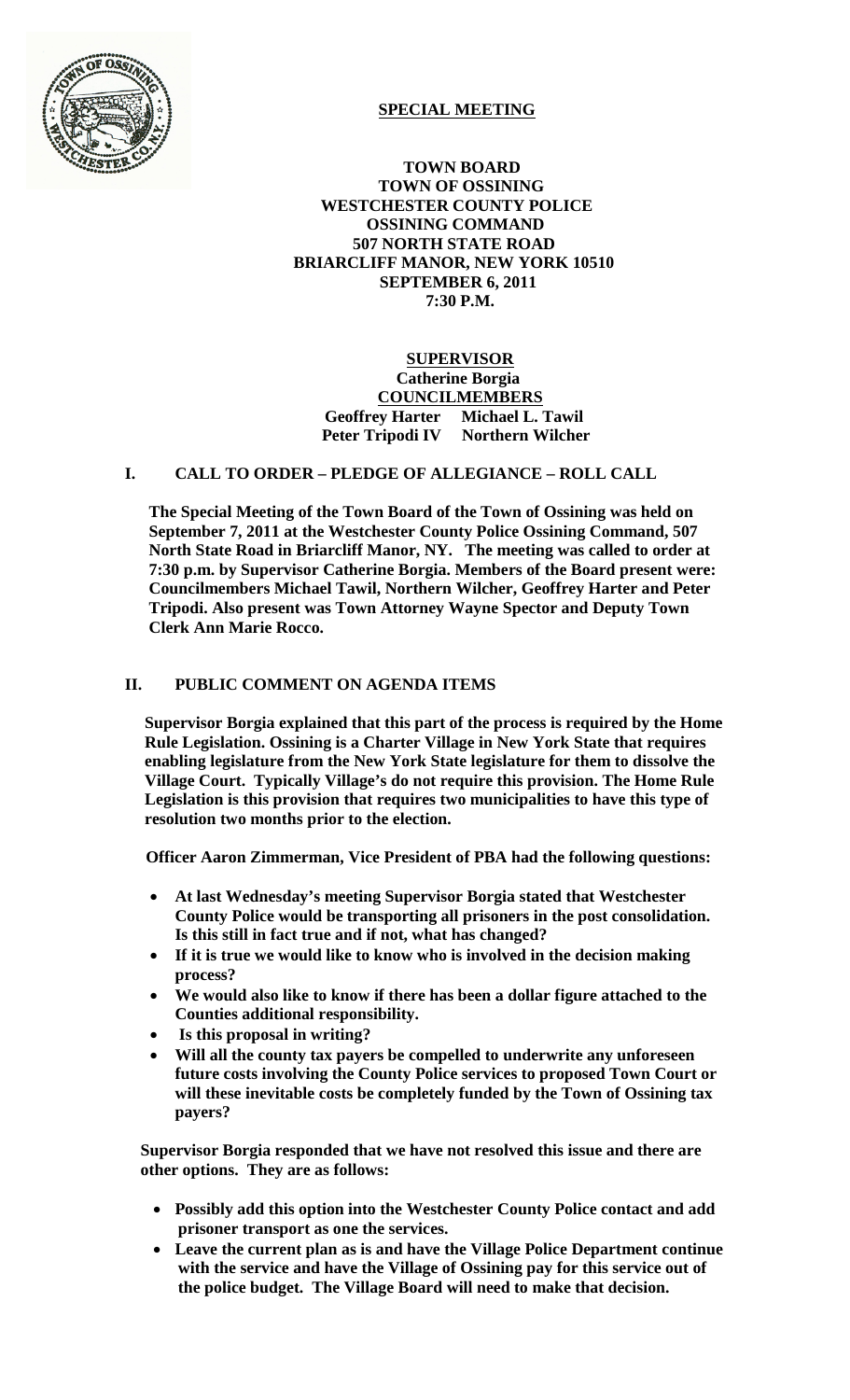• **To have the Department of Corrections take on this responsibility at no additional cost.** 

**At this time a decision has not been made.**

**Officer Zimmerman stated that Supervisor Borgia advised that the County Police would be doing the prisoner transport at the last Court Consolidation meeting is this still the case?**

**Supervisor Borgia advised that it was her understanding at the time that Westchester County Police would be doing the transport.**

**Officer Zimmerman questioned that if the County Police were to do it would be a line item under the police budget?**

**Supervisor Borgia advised that no that it would be the Town of Ossining's contract with the county police and would be part of the town general fund function and we would have to do a new calculation.** 

**Officer Zimmerman questioned when this decision is made weather it is the County Police or Department of Correction how would this work logistically with the transports? Would the court officers stay in court?**

**Supervisor Borgia advised that this would be housed at the Police/Court facility because it is a court function.**

**Stephen Dewey, Gilbert Place had the following questions:**

- **Mr. Dewey stated that we have great clerks in the Town Court. The Town Court will be absorbing the Village Clerks. When we are talking about nonjudicial employees of the Village Court we are talking about the Clerks correct? There are no other employees coming over? Supervisor Borgia confirmed yes, the position is clerk.**
- **Why are we bringing this entire crew over when we are actually going to have jobs repeated? Has this been studied?**
- **How will the fines be handled? Will these fees be sent back to the Village or do they stay within the Town?**
- **When would an immediate election take place for the third Judge position?**

**Supervisor Borgia responded that NYS laws has guidance on how the fees get split up any parking violations with the Village ordinances stay with the Village and any municipal portion with criminal matters stay with the Town since it is a Town Court.** 

**Supervisor Borgia explained that we do not know what the operational needs are going to be in the Court facility since this is the first of its kind.** 

**Supervisor Borgia believes that there will be long term savings with the consolidation. Judge Fried and Judge Koba will be in charge of the structure of the court. All the employees from the Village Court will be coming over with the same job titles. One employee is currently in a provisional role and will be bumped back to her protected role in January 2012.** 

**Supervisor Borgia explained that according to the Home Rule message it does indicate that we will need to elect the third Judge in the immediate election on November 8, 2011. All of the parties have the right to nominate the candidate**

**Mr. Dewey questioned if the court officers are part of non judicial employees?** 

**Supervisor Borgia explained that we are in the process of hiring another Court Attendant and we will also use the Village's Court Attendant.**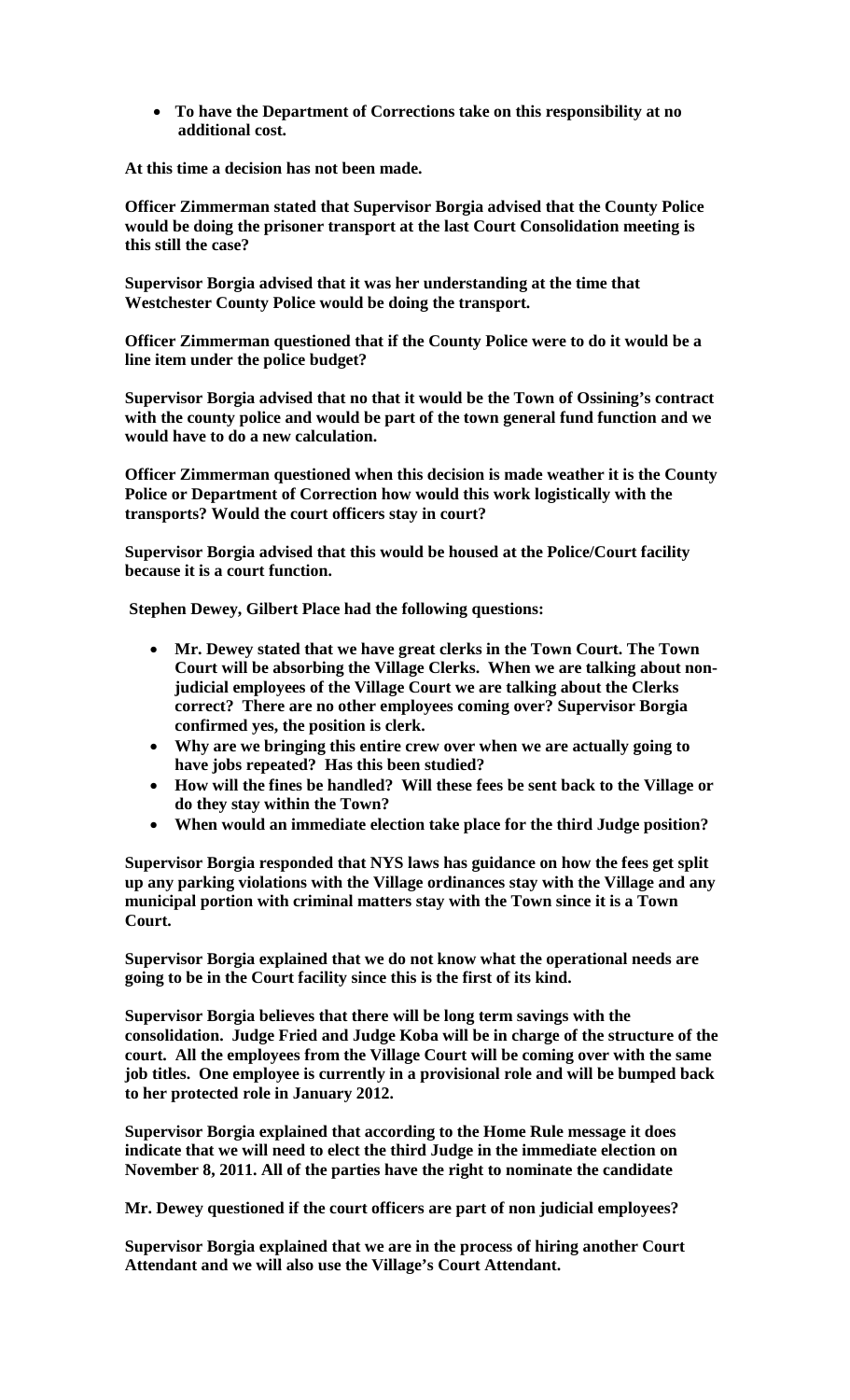**Kim Izzarelli of Deertree Lane pointed out the following:**

- **There are no financials on the table relating to this Court Consolidation and she has been told that they are somewhere on a website.**
- **38% of the cost of this Court Consolidation will be paid by residents of Briarcliff Manor.**

**Ms. Izzarelli questioned the following regarding healthcare:**

- **Which part-time employees do not have health insurance right now and how many of the full-time employees have health insurance?**
- **How many people to anticipate receiving health insurance that don't have health insurance now?**

**Supervisor Borgia explained that most of the personnel coming over are members of the CSEA. When the courts are combined the CSEA members who are currently Village employees will become members of the CSEA bargaining unit of the Town. The Village is self insured and uses POMCO. The Town uses the Empire Plan. Our healthcare costs are high however there will not be any additional people coming on to the healthcare plan. We are adding a third Justice he/she will be offered to take the health care plan. There are no current part-time employees working for the Village who will now receive health benefits as a result of the consolidation. We do have one part-time employee in the Town who will continue on a part-time basis and part-time employees are not offered health insurance except for elected officials. We are not certain if the elected official (third Justice) will be enrolling in the health insurance.**

**Ms. Izzarelli stated that the Village of Briarcliff Manor will receive no benefit from this but we are picking up 38% of the cost.**

**Supervisor Borgia stated in New York State Towns are required to have justice courts and Villages are not. Supervisor Borgia hopes that the Village of Briarcliff will be able to join in a consolidated court in the future and understands that the there are jurisdiction issues. Supervisor Borgia would like to reduce the true duplication of services and this process has not been done in haste. There has been a great deal of financials that have been discussed. This consolidation will be a great benefit to the community at large and we will provide equal or better service.**

**Sergeant Joe Tolve Village Police Department & PBA Trustee stated that decisions are being made without the proper research that goes on with a jail transport. The County police do these transports on a smaller scale. Sergeant Tolve has done many jail transports and when doing these transports the officers get a lot of information from the prisoners about crimes and cases and feels that we are going to lose an important level of intelligence when this responsibility is farmed out to another division. This is heavy volume, a lot of prisoners and whole day of transporting.**

**Sergeant Tolve questioned why would you relieve the Village of the burden of paying for prisoner transport because it does accrue over time and give over time to another jurisdiction and send the money out of the Village and put the burden of a tax base that is outside of the Village?**

**Supervisor Borgia advised that the Town is not part of the decision to continue to use the Village police for prisoner transport. This is something that the Village Board will need to discuss. Supervisor Borgia agrees that this is a valuable service. If we were to turn it over to Westchester County Corrections it would be because they are obligated to do the service.**

**Mr. Eric Blaha of Audubon Drive voiced his strong support for this consolidation.** 

**Mr. Blaha believes that there is a great deal of waste and inefficiencies across the state and feels that this is a good opportunity for this community to change the status quo and to improve the efficiency of the local courts and to provide the tax**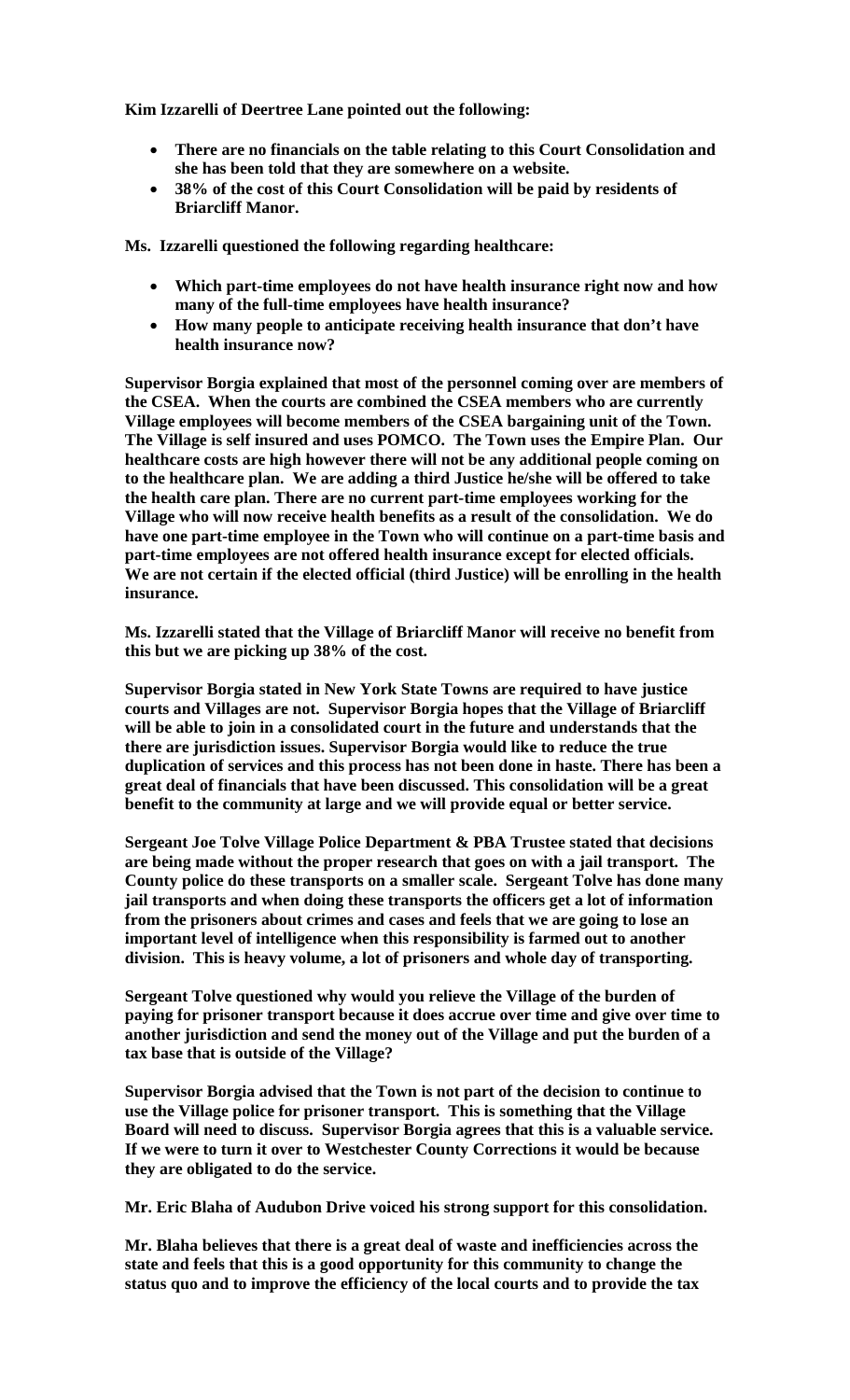**payers a cost savings. Mr. Blaha commended the two boards and was very impressed with the collaborative efforts between the two boards and pleased to see that our elected officials are willing to take some risks for the purpose of change.** 

**Mr. Blaha stated that this Board is offering a transparent government. The public is very aware of the fact and figures relating to this consolidation. Mr. Blaha stated that there was discussions and questions to reduce overtime however, this decision is better for the community in the long run.** 

**Supervisor Borgia stated that this process has been researched for a very long time and there has been a great deal of analysis. Supervisor Borgia explained that this resolution had to pass 60 days prior to the consolidation.** 

**Ms. Izzarelli pointed out that when a consolidation is done in the private sector they are performed a certain way and when they are done in a private sector the decisions are made and people stand by them. What is happening here is happening behind closed doors and decisions are not being disclosed. Also, Ms. Izzarelli advised that every tax dollar that gets put her way she will fight for.** 

#### **III. BOARD RESOLUTIONS**

#### **A. RESOLUTION RELATING TO THE MERGER OF THE OSSINING TOWN AND VILLAGE COURTS**

**Councilmember Wilcher moved and it was seconded by Councilmember Harter that the following be approved:**

**WHEREAS, the Board of Trustees of the Town of Ossining has determined that the merger of the Ossining Town and Village Courts into a single Town of Ossining Justice Court is in the overall best interest of the residents of the Town Of Ossining; and**

**WHEREAS, certain enabling legislation, effective July 8, 2011, known as NYS Chapter 146 of the laws of 2011 was duly passed by both houses of the New York State legislature and thereafter signed into law by the Governor, which law granted authority to the Village of Ossining to abolish it's Justice Court and the office of Village Justice; and**

**WHEREAS, the enabling legislation further provided, in the event the Village of Ossining abolished its Justice Court effective January 1, 2012, that the Town of Ossining shall thereupon have three Town Justices instead of the current two, with the third Justice position being filled by election at the regular election prior to the effective date of Village Court abolition; and**

**WHEREAS, the enabling legislation further provided that, except by joint resolution of the Board of Trustees of the Village of Ossining and the Town Board of the Town of Ossining, all non-judicial employees of the Village Court of the Village of Ossining shall become non-judicial employees of the Town of Ossining at the same salary and seniority and comparable benefits, upon the effective date of abolition of the Village Court, and**

**WHEREAS, it is anticipated that the Board of Trustees of the Village of Ossining, will be passing a concurrent resolution to this resolution, wherein the Village of Ossining will be abolishing its Justice Court and the office of Village Justice, effective January 1, 2012.**

**NOW THEREFORE BE IT RESOLVED, that, contingent upon the Village of Ossining abolishing its Justice Court and the position of Village Justice, effective January 1, 2012, the Town of Ossining hereby establishes a third Town Justice office, equal to the existing Town Justices, in accordance with the hereinbefore mentioned enabling legislation, as well as the applicable provisions of the New York State Town Law and New York State Judiciary Law, and**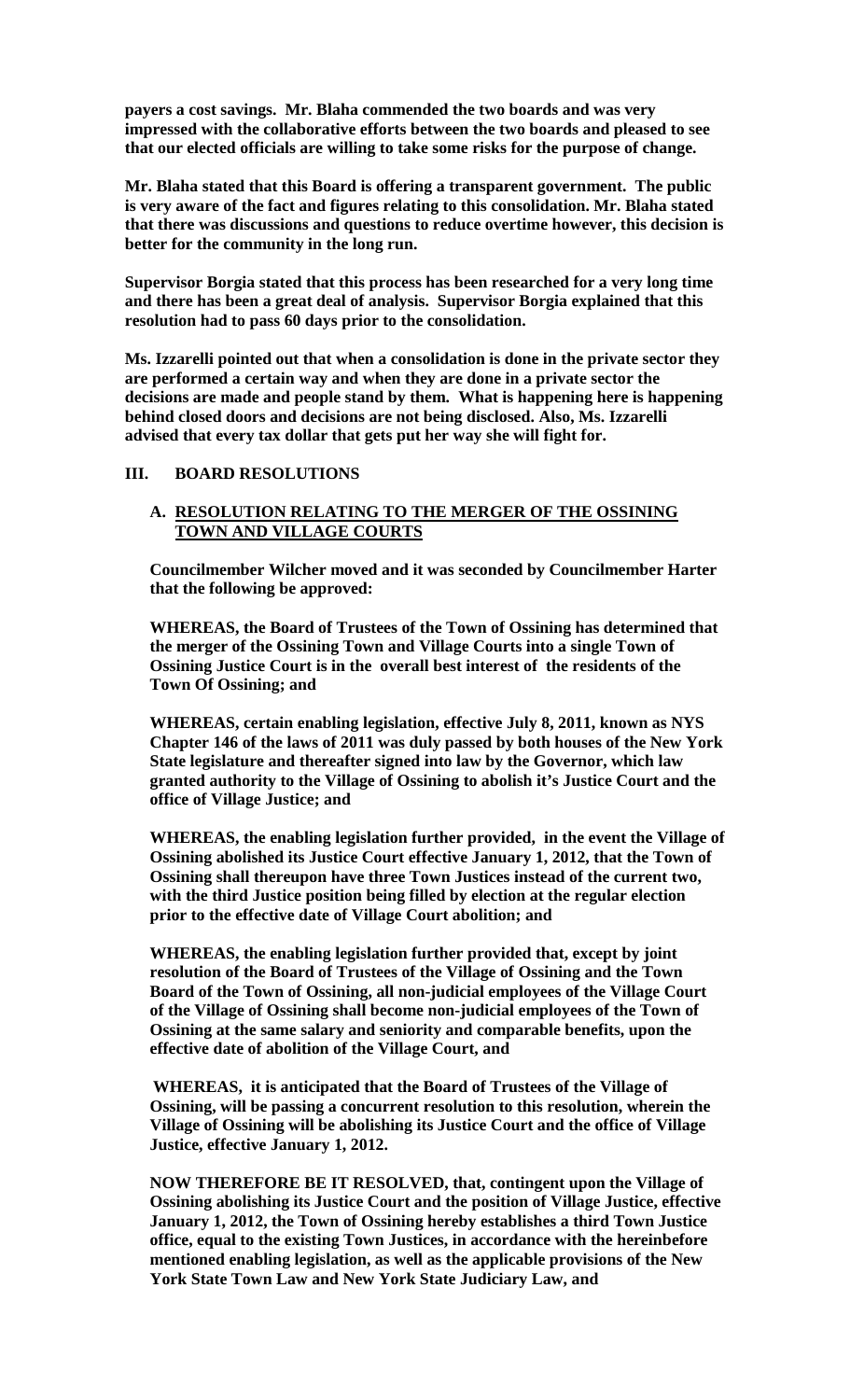**BE IT FURTHER RESOLVED, that such third Town Justice office shall be filled by election at the regular election held immediately prior to the effective date of abolition of the Village Justice Court, provided the Village Justice Court is abolished effective January 1, 2012 with the election being held in accordance with the New York State Election and Public Officers Laws.**

**BE IT FURTHER RESOLVED, that effective January 1, 2012, provided the Village of Ossining abolishes its Village Court, effective January 1, 2012, all existing non-judicial employees of the Ossining Village Court, with the exception of one non-judicial employee holding the title of Assistant Court Clerk and six non-judicial employees holding the title of Court Attendants, shall become employees of the Town of Ossining and in accordance with the requirements of New York State Civil Service Law section 70(2).**

**BE IT FURTHER RESOLVED, that effective January 1, 2012, the Town Court of The Town of Ossining, shall assume the adjudication and administration of the Village of Ossining parking violations pursuant to the terms of an IMA, in a form acceptable to The Town Supervisor, Town Board and Town Attorney, whereby the Village of Ossining will pay the Town an agreed amount to cover the personnel costs associated with administration of the Village of Ossining parking violations.**

**BE IT FURTHER RESOLVED, that, upon abolition of the Ossining Village Court, effective January 1, 2012, and in accordance with Uniform Justice Court act section 2021(1), all fines imposed by the Town Court for violations of local Village of Ossining local laws, ordinances, or regulations shall remain the property of the Village of Ossining.**

**BE IT FURTHER RESOLVED, that effective January 1, 2012, upon abolition of the Ossining Village Court, all related matters pending in the Village Court and all records of proceedings pending in the Village Court shall be transferred to the Ossining Town Court.**

**Supervisor Borgia added that the Village of Ossining has agreed to pay the personnel costs for maintaining of the Parking Violations Bureau within this consolidation.**

**Councilman Tripodi stated that it was very clear at the last meeting that Westchester County would be doing the prisoner transport and now it is not certain and healthcare for elected officials is now uncertain. Councilman Tripodi added that these examples clearly illustrate the problems that this process has had from the beginning.**

**Councilman Tripodi read the following statement into the record:**

**This Court consolidation process lacks transparency, and cost savings.**

**The straw man argument of long term savings- everyone is touting long term savings but yet no one was brave enough to address specific areas in which long term savings would occur. While the Mayor of the Village of Ossining attempted to answer the question of specific long term savings- it did not suffice nor was realistic. The reality is pension contributions rise every year, salaries rise every year, and healthcare costs rise every year- and I am supposed to believe minimalizing the duplicated computer and telephone systems will result in long term savings over the previous large expenses I just mentioned? I think not.** 

**The Mayor also indicated that it was a decision of the Town to give prisoner transport to the County Police and take over-time away from village police officers. Let me be clear, this may have been the decision of Catherine Borgia (again without approval from the Town Board), but I never authorized anything pertaining to this issue.**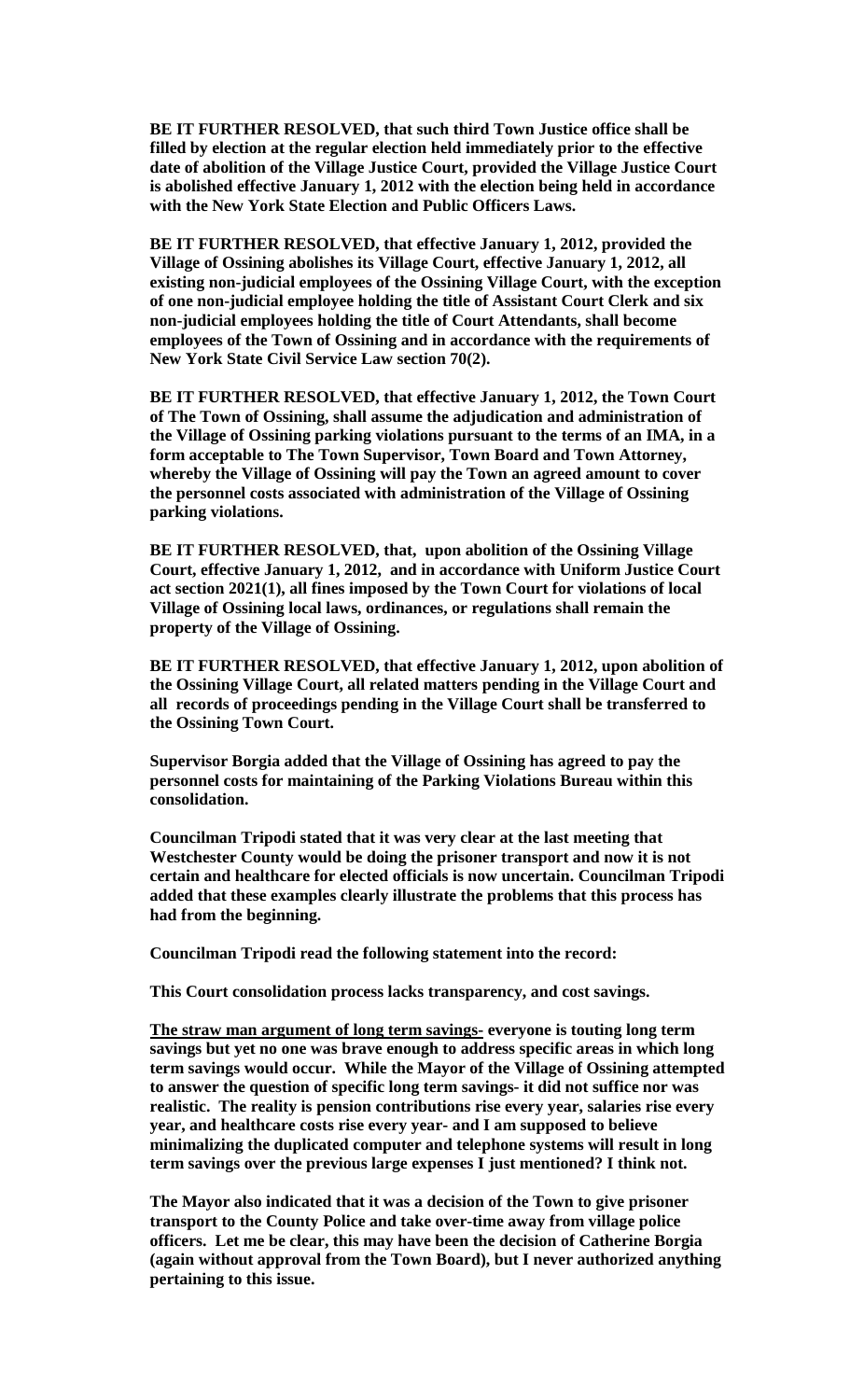**This resolution was borne out of a committee that met privately and behind closed doors for two years and just two weeks after having finalized financials the Town Board is expected to pass this resolution, financials that are in fact still not accessible on both Town and Village websites but only through a FOIL request which takes a week.** 

**I received these financials on August 23rd at the end of the Town Work Session. The board met in executive session to discuss the issue, but not many questions were asked due to the fact no one had seen the documents until that night. We had no meeting the next week, and Wednesday of that week was the court consolidation public meeting. Now the Town is set to vote and pass this measure and we as a board have not even discussed the financials after having read them. I, in fact, still have serious questions- such as how court security and prosecution staff will be administered and staffed.** 

**I do not believe the residents of the Town and Village of Ossining, as well as residents of the Village of Briarcliff Manor, are stupid enough to believe a bunch of local politicians that claim this consolidation will save money when, in fact, it does the opposite. I have more respect for the residents I serve than that and I am offended and embarrassed, for the first time in my public service career, to sit on a board that would try and do something like this. Meeting behind closed doors, locking out the public, locking out the unions, locking out fellow elected officials, not releasing financial data to public are just some of the reasons why I feel the way I do.**

**By voting yes to this resolution you are voting to raise taxes 6% on Ossining Village, Ossining Town, and Briarcliff Manor residents**

**By voting yes to this resolution you are voting increase spending 11%**

**By voting yes to this resolution you are voting to raise the salary for a part time justice job to nearly \$40,000.00 dollars** 

**By voting yes to this resolution you are voting to offer free health insurance to part time elected officials.**

**By voting yes to this resolution you are voting to increase to the Town Justice Court debt to** *\$457,624.20-up \$195,845.42…..yes \$195,845.42 in new debt while the village loses all the debt they have in exchange for an over \$200,000.00 surplus.*

**Shame on the closed door, non-transparent committee; and shame on my colleagues that insist on closing these meetings. To realistically expect me to support a resolution born from a closed, non- transparent committee is just an insult to everything I stand for and the reason why I am in public service.** 

**Once again a major issue directly affecting every single resident of Ossining and Briarcliff Manor is being rushed through the voting body with absolutely no transparency. Once again I must repeat: This is not Washington D.C., this is not dysfunctional Albany, this is not what I was elected to do.**

**I was elected to serve the residents of the Town in a transparent and respectful manner, to make decisions on their behalf, and to not take advantage of them. This does the opposite.**

**Councilman Tripodi had the following questions:**

- **How will the prosecution be staffed and administered?**
- **How will the security of the court be staffed and administered?**
- **Councilman Tripodi also questioned the four year projection plan and it rises 2.5% every year until 2014. Is this a mistake?**